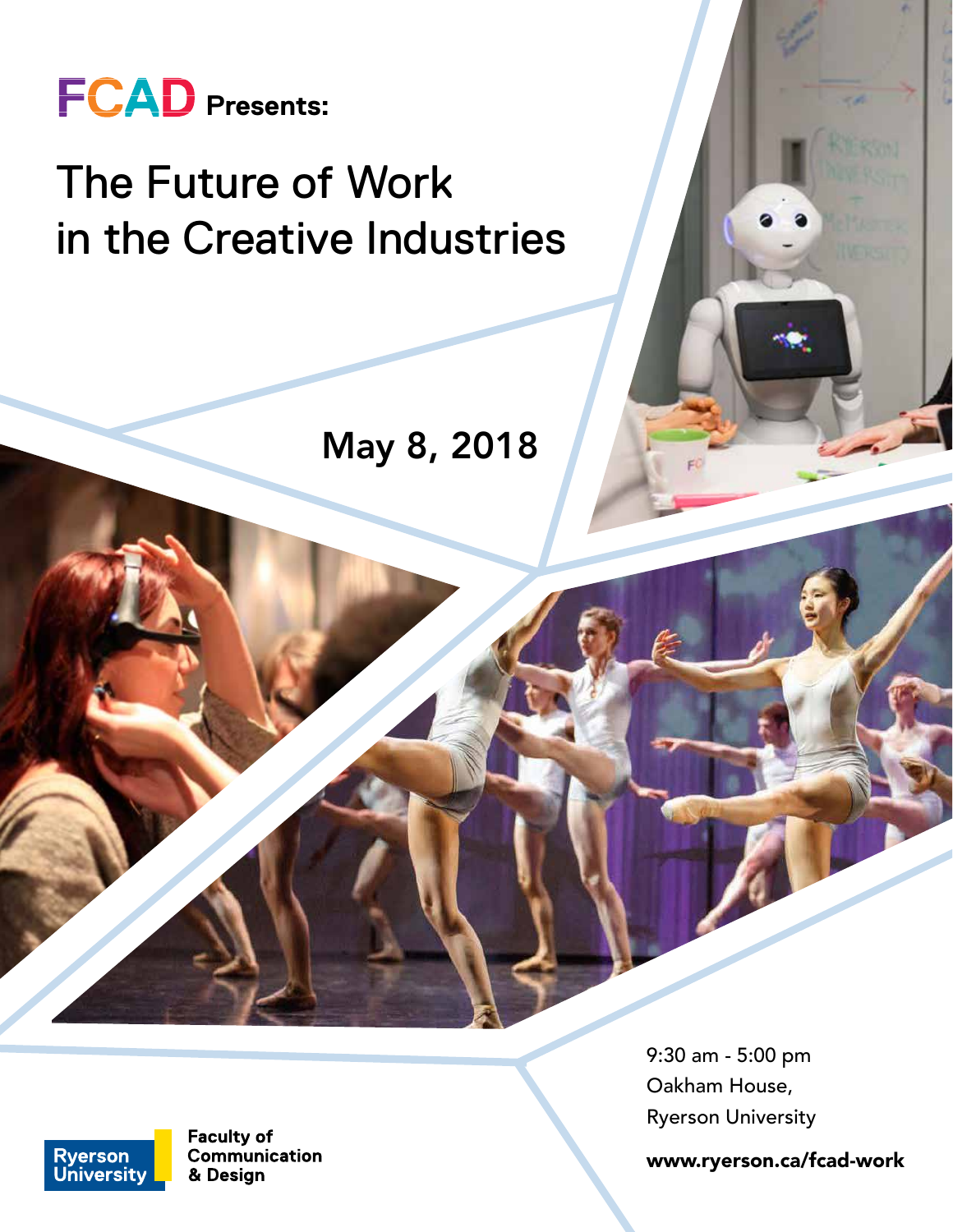# The Conference

This one-day conference offers an examination of key questions and issues affecting the future of work in the cultural sectors that are both broad and deep. Domain experts on various disciplines (including labour law, cultural policy, and technology) and experts from across different verticals (webseries, broadcasting, journalism, film, etc) will present ideas and discuss in panel format. The goal is to inform future research, policy, decision-making and corporate strategies to strengthen culture in Canada.

Above all, the distinguishing characteristic of this conference is the emphasis on potential solutions: practical, actual, actionable ideas.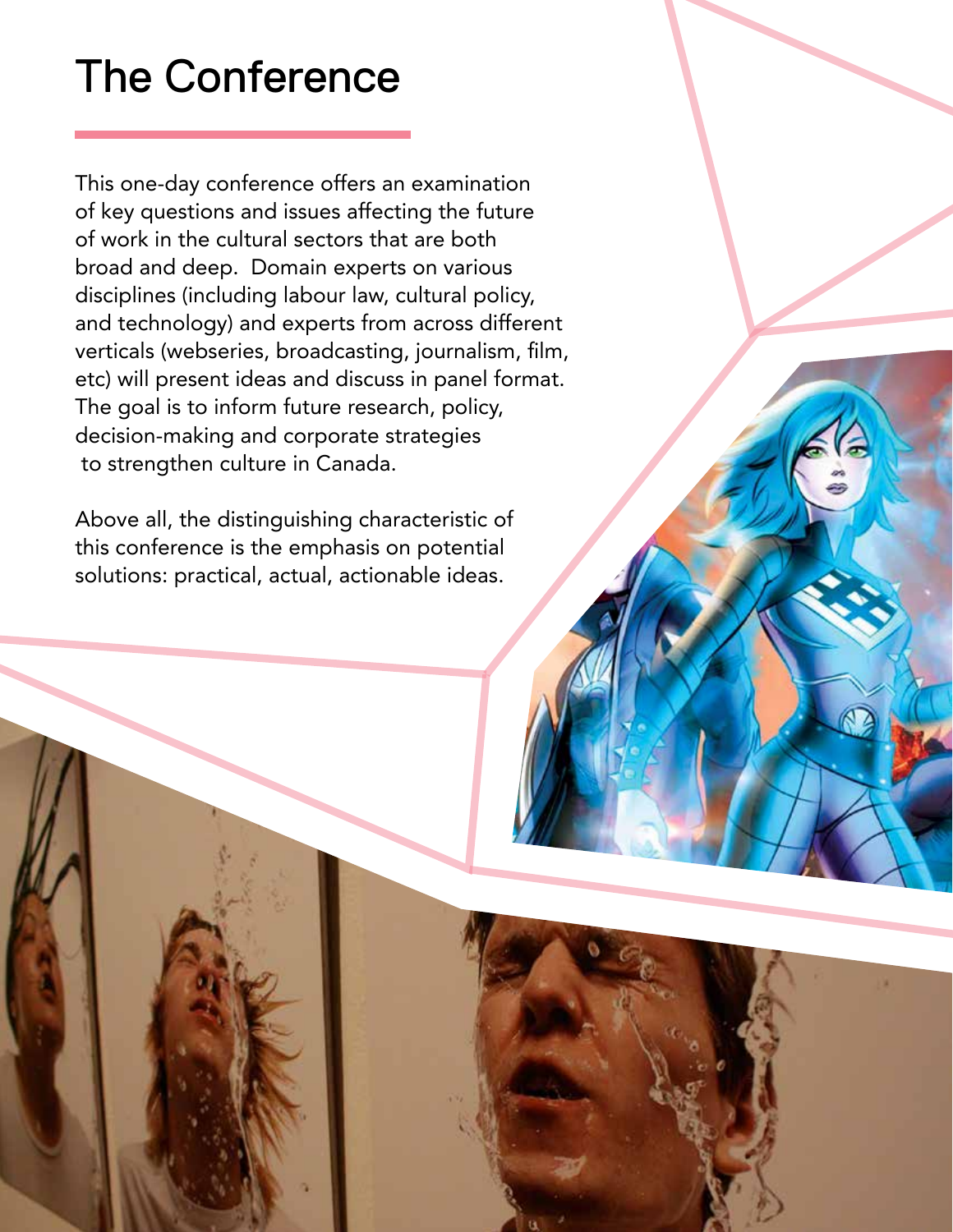### About FCAD

FCAD, THE FACULTY OF COMMUNICATION AND DESIGN at Ryerson is home to Canada's nine leading schools in media and creative industries. For seven decades, our unique programs have been at the heart of the evolution of cultural industries.

We offer a premier education, while allowing our students and faculty the freedom to question social norms and to become leaders in the creative fields. We take on challenges beyond the imagined and immerse ourselves in worlds that explore design and storytelling.

FCAD schools are the best programs in their industries because of the distinctive mix of scholarship and practice, extra-curricular initiatives, competitions and international collaborations. We have strong connections in our fields, internationally and with government and policy makers that add value and impact to our sectors. FCAD faculty and students are ambitious and eager to push the boundaries of research, innovation and disruption in all areas of media and creative industries. As Ryerson's creative innovation hub we look to forge new partnerships, to be global in our mindset, multi-disciplinary in our approaches and diverse in our offerings.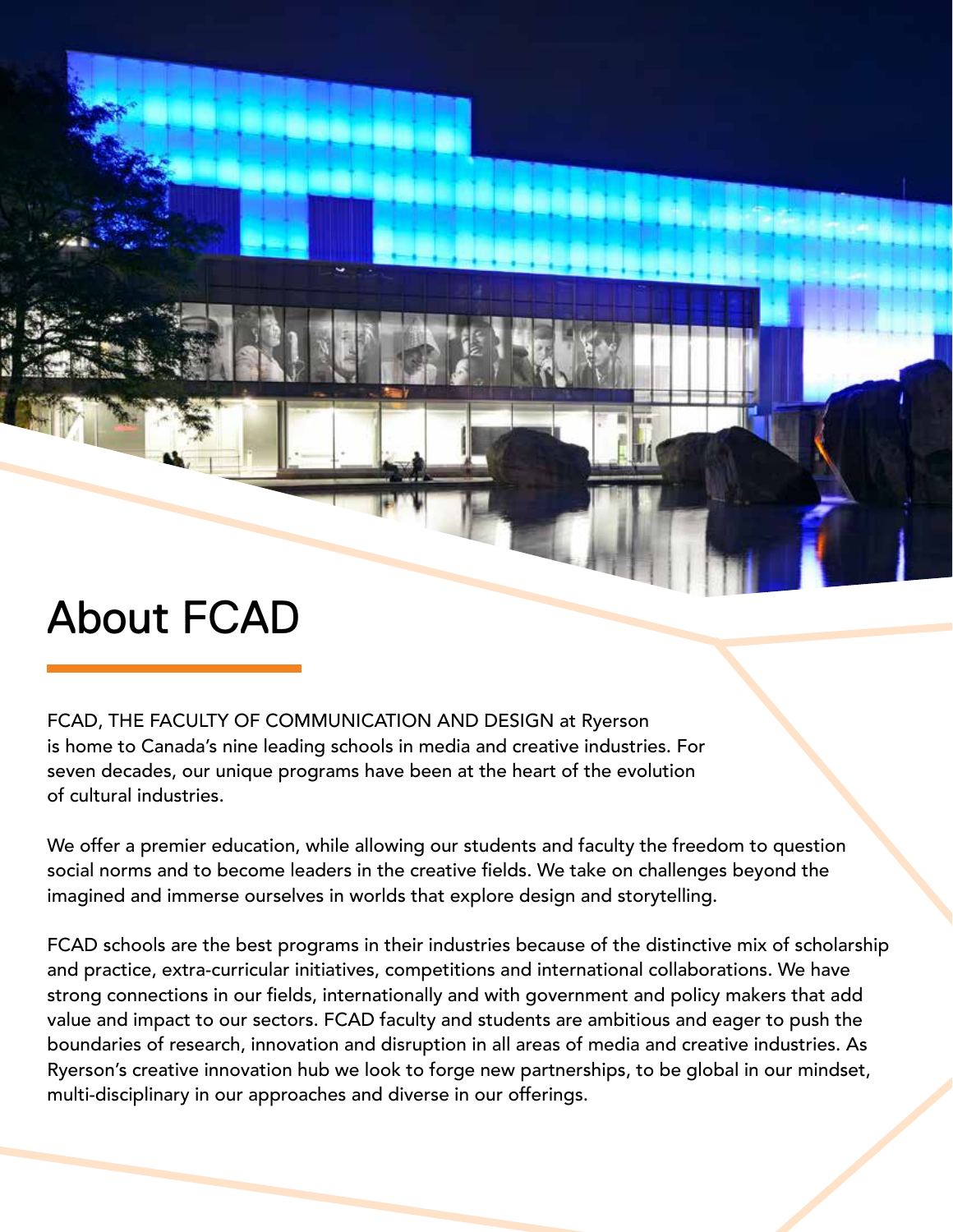### Agenda

- 09:30 10:00 Registration + Breakfast
- 10:00 10:15 Welcoming Remarks
- 10:15 11:00 Keynote Speaker: Mark Banks
- 11:00 11:15 Break
- 11:15 12:15 Panel 1 How Workers are Responding to
- Industry Disruption in the Creative & Cultural Industries
- 12:15 13:00 Lunch
- 13:00 14:00 Panel 2 Labour Law, Policy and Workers Rights
- 14:00 14:15 Break
- 14:15 15:15 Panel 3 What Industry and PSE Can Do to Better Prepare the Next Generation of Workers 15:30 - 16:30 Reception
- 

### Keynote Speaker

Mark Banks is a Professor at the University of Leicester and the Director of CAMEo Research Institute for Cultural and Media Economies, an interdisciplinary research institute that explores the changing productive dynamics of the cultural and creative industries, cultural consumption, media and arts. His research is concerned with the relationships between culture and economy, mainly in the context of the cultural industries. He is especially interested in issues of cultural work in relation to identity, access and opportunity, social justice, and moral economy. He has recently written Creative Justice, which intervenes into urgent contemporary debates around inequality and injustice in the cultural industries.